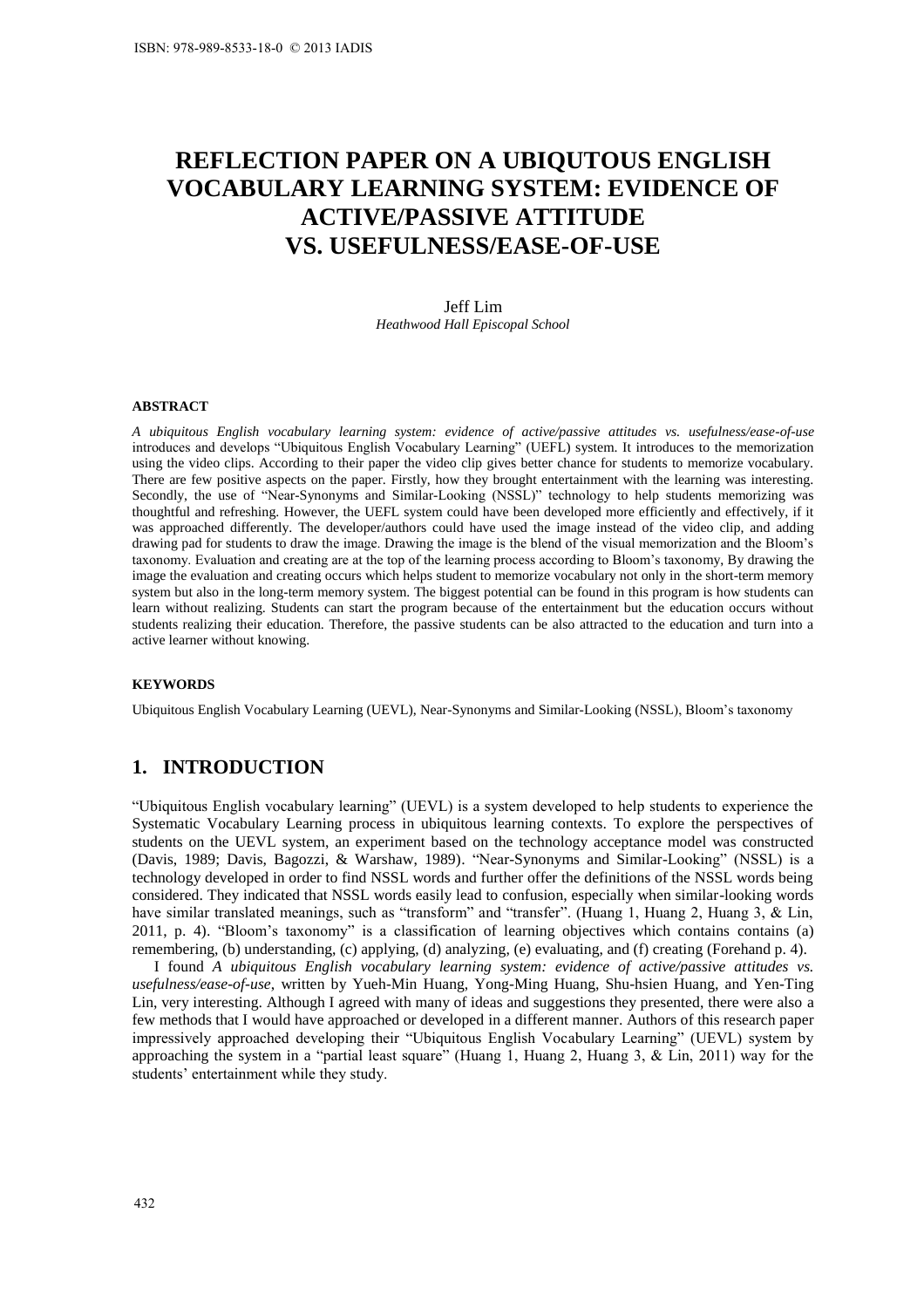Also, the UEVL worked as one of the most important factors in their learning system, by how it helped people to memorize vocabulary definitions easier and in a more enjoyable way than most of the common educational systems. However, there were some things that I would have approached differently than they did in their paper, such as how they wrote about the process of how their UEVL system works effectively. I would have approached this in a more cognitive psychological way. They used "Systematic Vocabulary Learning" (SVL) process to explain how their UEVL works effectively (Huang 1, Huang 2, Huang 3, & Lin, 2011, p. 4). The SVL process is what they created. The idea of SVL is similar to the most popularly proven cognitive psychological way of learning process, Bloom's taxonomy. I would have used Bloom's taxonomy to prove how the UEVL system works in regards to cognitive psychology. The evaluation in terms of lowerorder and higher-order cognitive skills in Bloom's taxonomy would have been a more trustworthy way of evaluating the UEVL system. It would have been better if they explained the process of learning also in regards to neuroscience as well. In other words, they should have explained how visual memorization works in the brain.

# **2. POSITIVE ASPECTS**

There are also many parts of their paper that I appreciated. I liked how they approached the UEVL system (Huang 1, Huang 2, Huang 3, & Lin, 2011, p. 1.) Yueh-Min Huang, Yong-Ming Huang, Shu-hsien Huang, and Yen-Ting Lin tried to come up with most intriguing way of students to study vocabulary. Thus, they used video clips related to each vocabulary word. The UEVL system had an important role in bringing entertainment to studying. Also, they developed "Near-Synonyms and Similar-Looking (NSSL)" technology in order to find NSSL words and further offer the definitions of the NSSL words being considered. They indicated that NSSL words easily lead to confusion, especially when similar-looking words have similar translated meanings, such as "transform" and "transfer". (Huang 1, Huang 2, Huang 3, & Lin, 2011, p. 4). NSSL technology was brought by the technology from word net (Huang 1, Huang 2, Huang 3, & Lin, 2011, p. 3). In this way, visual memorization occurs in your brain and helps you to memorize the vocabulary easier. NSSL is a good example of combining other's innovation with their own.

# **3. NEGATIVE ASPECTS**

On the other hand, I have a few ideas that I would have approached differently. The authors created the SVL process to explain how effective of a process it is in memorization. The SVL process is very similar to the cognitive psychology theory Bloom's taxonomy. On one hand, SVL contains five phases: "(a) encountering, (b) getting, (c) understanding, (d) consolidating, and (e) using." On the other hand, Bloom's taxonomy contains (a) remembering, (b) understanding, (c) applying, (d) analyzing, (e) evaluating, and (f) creating (Forehand p. 4). They are similar but different in some ways. On the other hand, SVL is more like an old version of Bloom's taxonomy. Using a more proven, more popular, and more recent theory would have given better information to readers and would be more credible. Also, the way of describing the SVL was neither very scientific nor very related to cognitive psychology. Showing how it works in the brain in a cognitive way would have given better delivery and trust to the readers. Especially, how the eye movement has a relationship with cognition and memory. Although the process of eye movement to the final memorization of the word with a video clip in long term visual memory system, it is not written anywhere in the paper. The relationship between the posterior parietal cortex, visual cortex, occipital lobes, hippocampus and limbic system play an essential role in visual memorization, so a scientific explanation would have been nice. (Brady, Konkle, & Alvarez, 2011 p. 23) Moreover, in the program, creating part of Bloom's taxonomy should have been developed more. The part about using their NSSL does not satisfy Bloom's taxonomy.